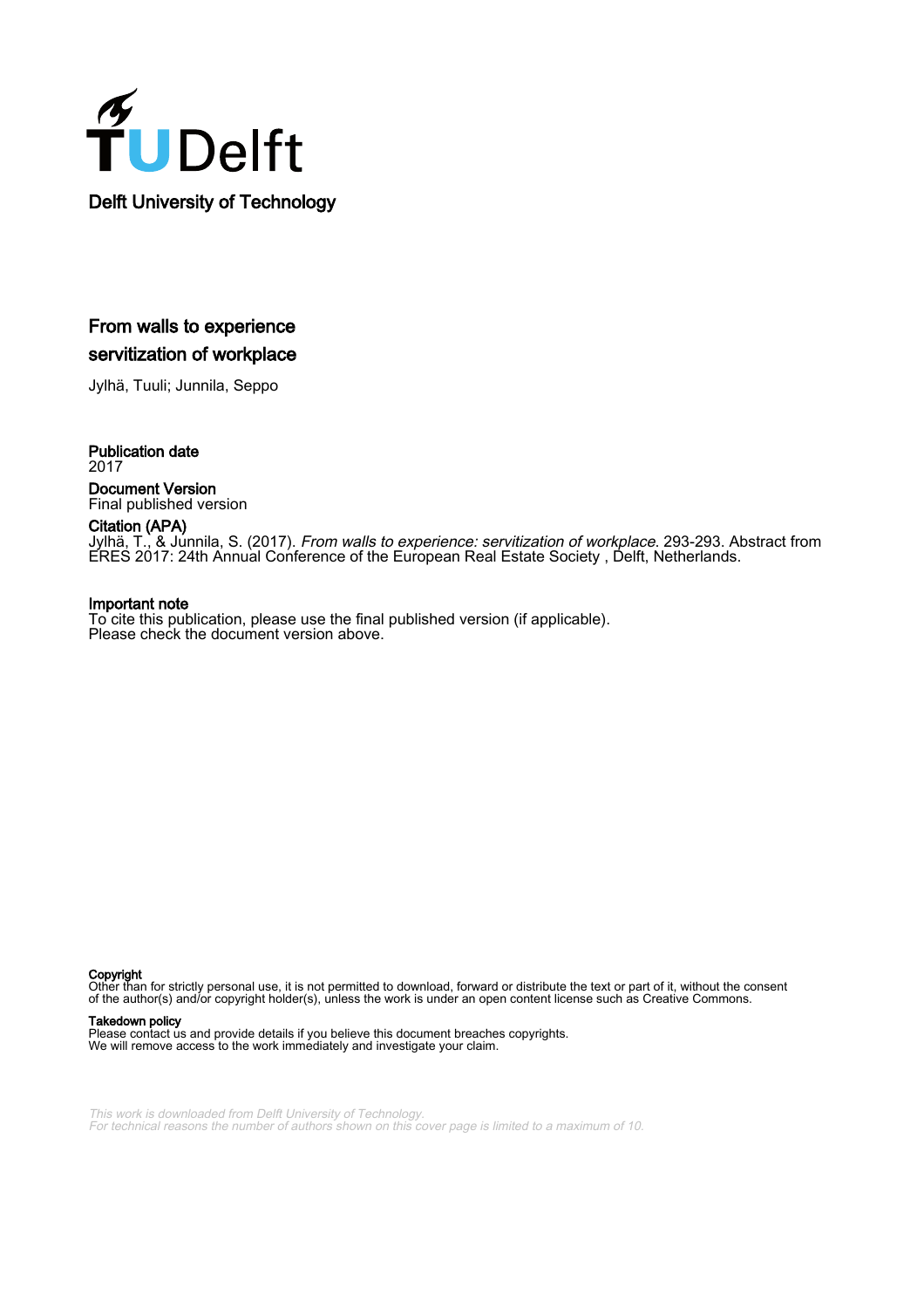# BOOK OF ABSTRACTS



european real estate society 24th annual conference 28 june - 1 july delft / netherlands